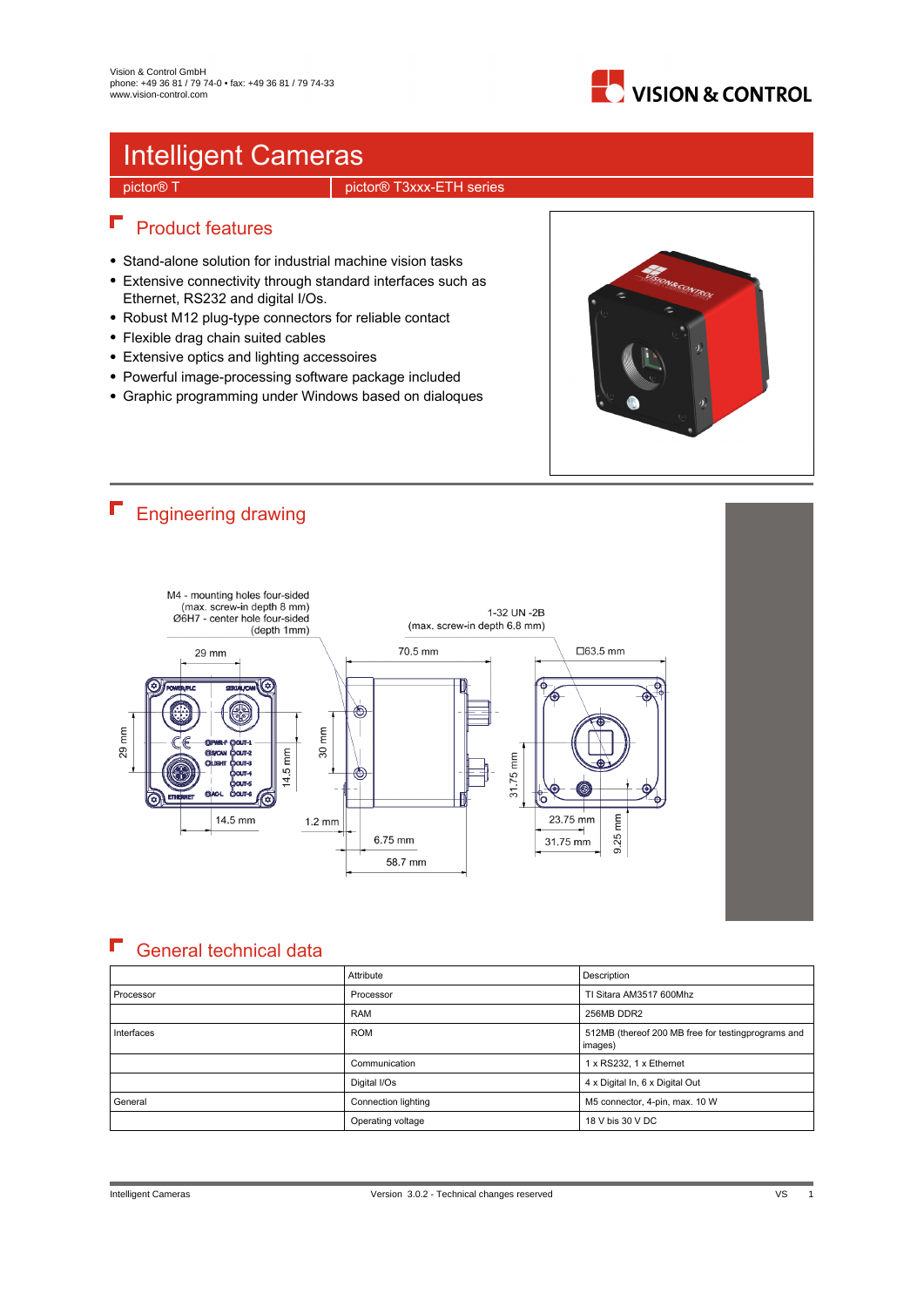

# Intelligent Cameras

pictor® T<br>pictor® T3xxx-ETH series

|             | Attribute                           | Description                                               |
|-------------|-------------------------------------|-----------------------------------------------------------|
|             | <b>LED</b> indicator                | Status and Power LEDs on the rear of the housing          |
|             | Housing                             | Aluminium alloy                                           |
|             | Mounting                            | 2 x M4 (10 mm depth) on each side with 6H7 centre<br>hole |
|             | Dimensions / Weight                 | 63,5 mm x 63,5 mm x 71,7 mm / 350 g                       |
| Environment | Operating temperature               | $0^{\circ}$ C to 55 $^{\circ}$ C                          |
|             | Degree of protection                | <b>IP60</b>                                               |
|             | Temperature (operation)             | $0^{\circ}$ C to +55 $^{\circ}$ C                         |
|             | Temperature (storage and transport) | -25 $^{\circ}$ C to +60 $^{\circ}$ C                      |
|             | Humidity (operation)                | 20% to 80%                                                |
|             | Humidity (storage and transport)    | 20% to 95%                                                |

### $\blacksquare$  Technical data

| Name                    | pictor T303M-ETH                                                         | pictor T303C-ETH                  |  |
|-------------------------|--------------------------------------------------------------------------|-----------------------------------|--|
| Order Number            | 3-12-329                                                                 | 3-12-330                          |  |
|                         |                                                                          |                                   |  |
| Sensor                  | Aptina MT9V034                                                           | Aptina MT9V034                    |  |
| Sensor type             | Monochrome                                                               | Color<br>RGB Bayer pattern        |  |
| Sensor technologie      | Progressive Scan CMOS                                                    | Progressive Scan CMOS             |  |
| Shutter type            | <b>Global Shutter</b><br><b>Global Shutter</b><br>TrueSNAP™<br>TrueSNAP™ |                                   |  |
| Sensor size             | 1/3" WideVGA<br>4.51 mm x 2.88 mm                                        | 1/3" WideVGA<br>4.51 mm x 2.88 mm |  |
| Resolution              | 720 x 480                                                                | 720 x 480                         |  |
| Pixel size              | $6 \mu m \times 6 \mu m$                                                 | $6 \mu m \times 6 \mu m$          |  |
| Frame rate              | 60 fps<br>60 fps                                                         |                                   |  |
| Shutter (exposure time) | 56  82920 µs, Auto Shutter<br>56  82920 µs, Auto Shutter                 |                                   |  |

# **F** Operating Software

The devices are configured via ethernet interface or RS232 interface with the vcwin® pro software. The software is included in the scope of delivery. You can also download the latest version from our webside.

### **F** Accessories

| Order no.        | Name                      | Description |
|------------------|---------------------------|-------------|
| $ 4 - 40 - 219 $ | Power supply 24V/40W/1,7A | for pictor  |